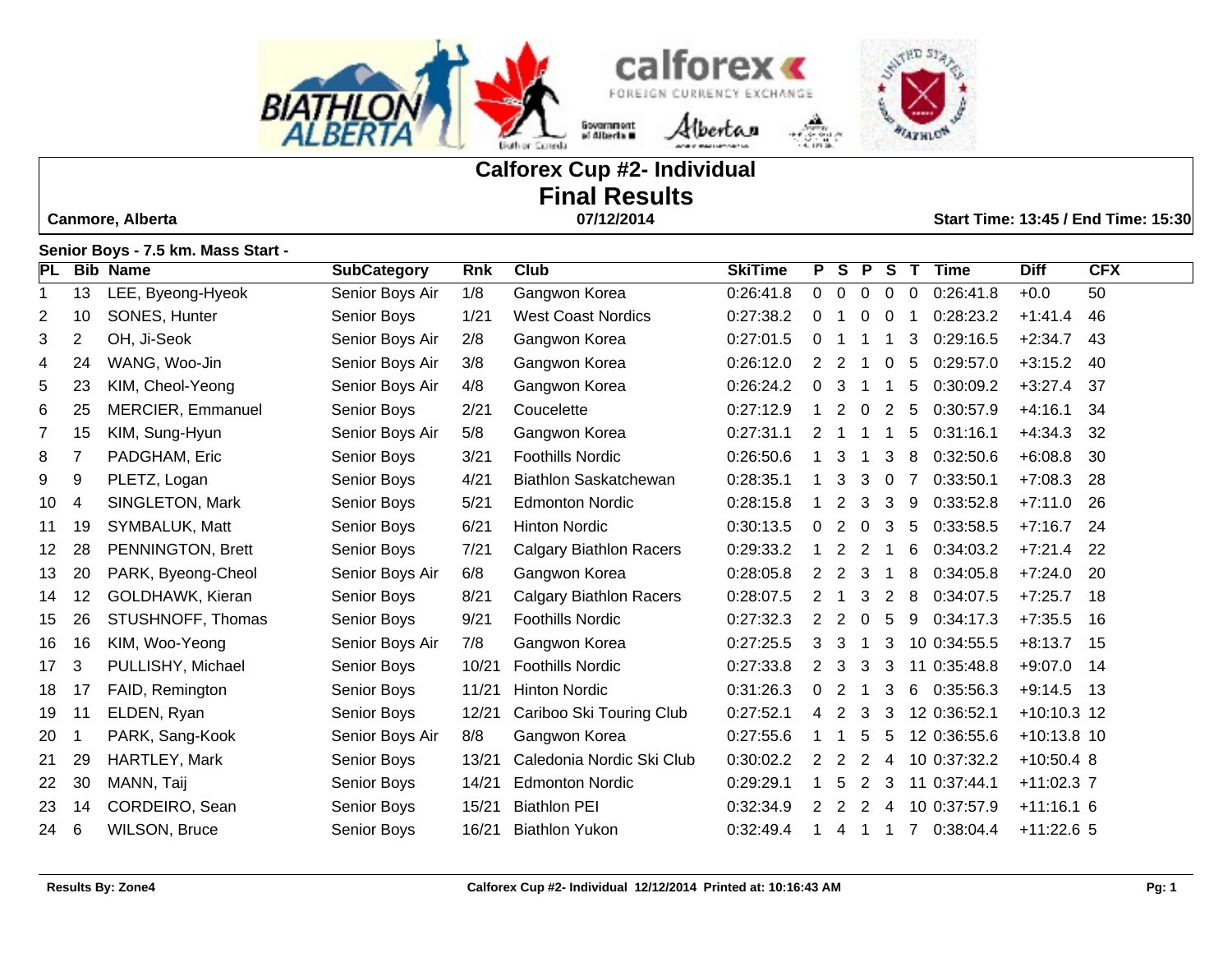## **Senior Boys Continued ... - 7.5 km. Mass Start -**

|       |                       | PL Bib Name               | <b>SubCategory</b> | Rnk     | Club                           | <b>SkiTime</b> |         |                |                          |   | <b>PSPST</b> | <b>Time</b>          | <b>Diff</b>  | <b>CFX</b> |
|-------|-----------------------|---------------------------|--------------------|---------|--------------------------------|----------------|---------|----------------|--------------------------|---|--------------|----------------------|--------------|------------|
| 25 22 |                       | SENNETT, Daniel           | Senior Boys        | 17/21   | <b>Biathlon Yukon</b>          | 0:30:37.5      |         | 5.             |                          | 4 |              | 11 0:38:52.5         | $+12:10.74$  |            |
| 26 8  |                       | ADEL, Liam                | Senior Boys        | 18/21   | Biathlon Yukon                 | 0:29:22.1      | -3      | $\overline{4}$ |                          |   |              | 3 5 15 0:40:37.1     | $+13:55.3$ 3 |            |
| 27 5  |                       | DYKE, Tristan             | Senior Boys        | 19/21   | West Coast Nordics             | 0:32:17.7      | 3       |                |                          |   |              | 4 2 3 12 0:41:17.7   | $+14.35.9$ 2 |            |
| 28 21 |                       | <b>HVENEGAARD, Carson</b> | Senior Boys        | 20/21   | Camrose Vikings                | 0:31:42.3      |         |                |                          |   |              | 4 4 2 3 13 0:41:27.3 | $+14:45.5$ 1 |            |
| 29 27 |                       | SECU, Andrei              | Senior Boys        | 21/21   | West Coast Nordics             | 0:33:09.2      | 3 2 5 3 |                |                          |   |              | 13 0:42:54.2         | $+16:12.4$ 8 |            |
|       | DNF18                 | <b>HOFFMAN, Peter</b>     | Senior Boys        |         | Caledonia Nordic Ski Club      | ***            |         |                | 3 4 0                    |   |              | ***                  | $***$        |            |
| DNS31 |                       | GOBEIL, Jerome            | Senior Boys        | $\star$ | <b>Calgary Biathlon Racers</b> | $***$          |         |                | $0\quad 0\quad 0\quad 0$ |   |              | $***$                | $***$        |            |
|       | <b>Jury Decisions</b> |                           |                    |         |                                |                |         |                |                          |   |              |                      |              |            |

| <b>Bib: 4</b>  | Time: | $-0.01:08.0$ | <b>Reason:</b> Range credit |
|----------------|-------|--------------|-----------------------------|
| <b>Bib: 14</b> | Time: | $-0.02:07.0$ | <b>Reason:</b> Range credit |

#### **Master Men (35+) - 10 km. Individual -**

|             |     | PL Bib Name               | Club                                    | <b>SkiTime</b> |    | P S P         |                | -S         |    | Time                 | <b>Diff</b>  | <b>CFX</b> |
|-------------|-----|---------------------------|-----------------------------------------|----------------|----|---------------|----------------|------------|----|----------------------|--------------|------------|
|             | 40  | PROUDFOOT, James          | Wapiti Nordic                           | 0:37:27.0      |    | $\mathcal{P}$ | $\overline{2}$ | 4          | -8 | 0:43:27.0            | $+0.0$       | 50         |
| $2^{\circ}$ | -38 | CISLO, Ray                | <b>Edmonton Nordic</b>                  | 0:36:43.5      |    | 4             | 3              | -2         |    | 11 0:44:58.5         | $+1:31.5$ 46 |            |
| $3^{\circ}$ | 35  | SINGLETON, Bryan          | Edmonton Nordic                         | 0:38:50.5      |    |               |                |            |    | 3 3 1 3 10 0:46:20.5 | $+2:53.5$ 43 |            |
| 4           | 32  | KULAS, Paul               | Jowa Biathlon                           | 0:39:13.7      |    | $1\quad 3$    |                |            |    | 3 3 10 0:46:43.7     | $+3:16.7$ 40 |            |
| 5           | -36 | <b>DREIMAN, Chester</b>   | ColoradoBiathlon(Fast/Fossil) 0:40:18.1 |                | 41 |               |                |            |    | 2 2 9 0:47:03.1      | $+3:36.1$ 37 |            |
| 6           | 33  | <b>BANMAN, Duane</b>      | Biathlon Saskatchewan                   | 0:44:05.5      |    | 1 3 1         |                |            |    | 6 0:48:35.5          | $+5:08.5$ 34 |            |
|             | 34  | CREASY, Glen              | Camrose Vikings                         | 0:40:58.1      |    | 3 3 3         |                |            |    | 4 13 0:50:43.1       | $+7:16.1$ 32 |            |
| 8           | 39  | <b>BORGLUM, Brian</b>     | <b>Foothills Nordic</b>                 | 0.44:19.0      |    | 2 3 2         |                | 4          |    | 11 0:52:34.0         | $+9:07.0$ 30 |            |
| 9           | -37 | <b>BEREZOWSKI, Lester</b> | <b>Foothills Nordic</b>                 | 0:43:47.4      | 5. | -3            |                | 3          |    | 12 0:52:47.4         | $+9:20.4$ 28 |            |
| DNS41       |     | HARTLEY, Richard          | Biathlon Saskatchewan                   | $***$          |    | $0\quad 0$    |                | $0\quad 0$ |    | ***                  | $***$        |            |

## **Sport Men - 10 km. Individual -**

| PL Bib       | Name          | Club          | <b>SkiTime</b> | PSPST |  |  | Time                              | <b>Diff</b> | <b>CFX</b> |
|--------------|---------------|---------------|----------------|-------|--|--|-----------------------------------|-------------|------------|
| 43           | KOLOS, Danylo | Fast & Fossil | 0:42:19.3      |       |  |  | l 0 2 4 0:45:19.3                 | $+0.0$      | -50        |
| $2 \quad 42$ | TEW, Ryan     | Hinton Nordic | 0:42:35.2      |       |  |  | . 5 4 0 3 12 0:51:35.2 +6:15.9 46 |             |            |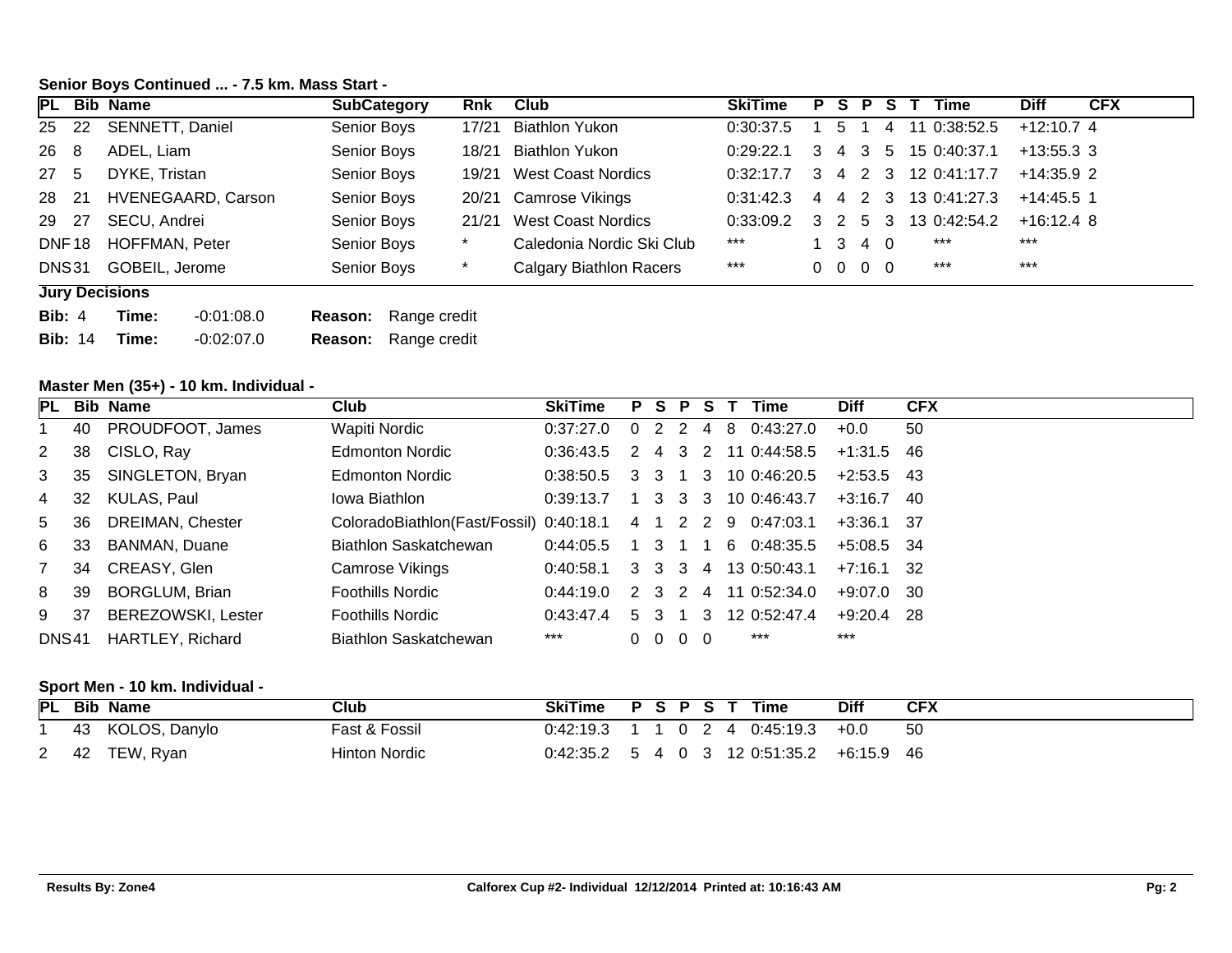## **Master Women (35+) - 7.5 km. Individual -**

|      | PL Bib Name              | Club                    | SkiTime P S P S T Time           |  |  |                                             | <b>Diff</b>  | <b>CFX</b> |
|------|--------------------------|-------------------------|----------------------------------|--|--|---------------------------------------------|--------------|------------|
|      | 1 45 JANES, Cori         | Wapiti Nordic           |                                  |  |  | $0:40:12.9$ 0 2 0 1 3 0:42:27.9             | $+0.0$       | - 50       |
|      | 2 44 KEENLISIDE, Julia   | <b>Edmonton Nordic</b>  |                                  |  |  | $0:36:06.4$ 4 4 2 2 12 0:45:06.4 +2:38.5 46 |              |            |
|      | 3 46 HALL, Deborah       | Fast & Fossil           |                                  |  |  | $0:37:35.5$ 4 4 1 3 12 0:46:35.5 +4:07.6 43 |              |            |
|      | 4 48 MACCULLOCH, Lynette | Fast & Fossil           |                                  |  |  | $0:40:33.2$ 1 2 5 2 10 0:48:03.2 +5:35.3 40 |              |            |
| 5 47 | HAGGARTY, Karin          | <b>Foothills Nordic</b> | $0:41:57.0$ 4 3 3 4 14 0:52:27.0 |  |  |                                             | $+9:59.1$ 37 |            |

## **Sport Women - 7.5 km. Individual -**

|  | PL Bib Name                                   | Club                    | SkiTime P S P S T Time |  |  |                                           | <b>Diff</b> |
|--|-----------------------------------------------|-------------------------|------------------------|--|--|-------------------------------------------|-------------|
|  | 1 52 BRENNAN, Liz                             | <b>Foothills Nordic</b> |                        |  |  | $0.36:52.2$ 3 2 2 2 9 0:43:37.2 +0.0      |             |
|  | 2 51 BURKINSHAW-ZELKO, Rachel Camrose Vikings |                         |                        |  |  | $0:39:47.2$ 1 4 2 0 7 0:45:02.2 +1:25.0   |             |
|  | 3 49 BULLER, Kimberley                        | West Coast Nordics      |                        |  |  | $0:38:24.7$ 3 3 3 4 13 0:48:09.7 +4:32.5  |             |
|  | 4 53 MOORE, Helaynea                          | <b>Camrose Vikings</b>  |                        |  |  | $0:50:37.3$ 3 5 2 4 14 1:01:07.3 +17:30.1 |             |
|  | 5 50 CORCORAN, Jessica                        | <b>Camrose Vikings</b>  |                        |  |  | $0:54:50.1$ 3 4 2 2 11 1:03:05.1 +19:27.9 |             |

#### **Air 2 - 5 km. Individual -**

|                |     | PL Bib Name            | <b>SubCategory</b> | <b>Rnk</b> | Club                    | <b>SkiTime</b> | P.            |                | P P            |                | Time         | <b>Diff</b>  | <b>CFX</b> |
|----------------|-----|------------------------|--------------------|------------|-------------------------|----------------|---------------|----------------|----------------|----------------|--------------|--------------|------------|
|                | 56  | BOESE, Nate            | Air 2 - Boys       | 1/6        | <b>Hinton Nordic</b>    | 0:20:56.6      | $\Omega$      | $\overline{2}$ | $\overline{0}$ | $\overline{2}$ | 0:22:16.6    | $+0.0$       | 50         |
| 2              | 54  | <b>BOUCHER, Alex</b>   | Air 2 - Boys       | 2/6        | <b>Foothills Nordic</b> | 0:19:13.9      | 2 2           |                |                | 5              | 0:22:33.9    | $+17.3$      | 46         |
| 3 <sup>1</sup> | 58  | TEW, Ronan             | Air 2 - Boys       | 3/6        | <b>Hinton Nordic</b>    | 0:21:21.5      |               | $\Omega$       |                | 2              | 0.22:41.5    | $+24.9$      | 43         |
| 4              | 59  | WALCH, Naomi           | Air 2 - Girls      | 1/5        | <b>Foothills Nordic</b> | 0:20:11.7      | $\Omega$      | 2 2            |                | 4              | 0:22:51.7    | $+35.1$      | 40         |
| 5 61           |     | LINKLATER, Helena      | Air 2 - Girls      | 2/5        | Edmonton Nordic         | 0:22:04.4      |               | $\Omega$       |                | 2              | 0:23:24.4    | $+1:07.8$ 37 |            |
| 6              | 64  | CRAMER, Noah           | Air 2 - Boys       | 4/6        | <b>Foothills Nordic</b> | 0:20:34.0      | $\Omega$      |                | 4              | -5             | 0:23:44.0    | $+1:27.4$ 34 |            |
|                | 63  | <b>BRINDLE, Oliver</b> | Air 2 - Boys       | 5/6        | <b>Foothills Nordic</b> | 0:19:54.1      | 2 2 3 7       |                |                |                | 0:24:34.1    | $+2:17.5$ 32 |            |
| 8              | -60 | HASICK, Sasha          | Air 2 - Girls      | 3/5        | <b>Foothills Nordic</b> | 0:22:46.1      | 3 3 2 8       |                |                |                | 0:28:06.1    | $+5.49.5$ 30 |            |
| 9              | 62  | GILLILAND, Sage        | Air 2 - Girls      | 4/5        | <b>Foothills Nordic</b> | 0:25:05.5      | $\mathcal{P}$ |                | $\overline{2}$ | -5             | 0.28:25.5    | $+6:08.9$ 28 |            |
| 10             | 55  | PARADIS, Desiree       | Air 2 - Girls      | 5/5        | <b>Foothills Nordic</b> | 0:23:20.0      | 3 5           |                |                | 9              | 0:29:20.0    | $+7:03.4$ 26 |            |
| 11             | -57 | EYRE, Finn             | Air 2 - Boys       | 6/6        | <b>Foothills Nordic</b> | 0:21:11.2      | 5             | 4              | 4              |                | 13 0:29:51.2 | $+7:34.6$ 24 |            |
|                |     |                        |                    |            |                         |                |               |                |                |                |              |              |            |

**Jury Decisions**

**Bib:** 64 **Time:** -0:00:10.0 **Reason:** Range credit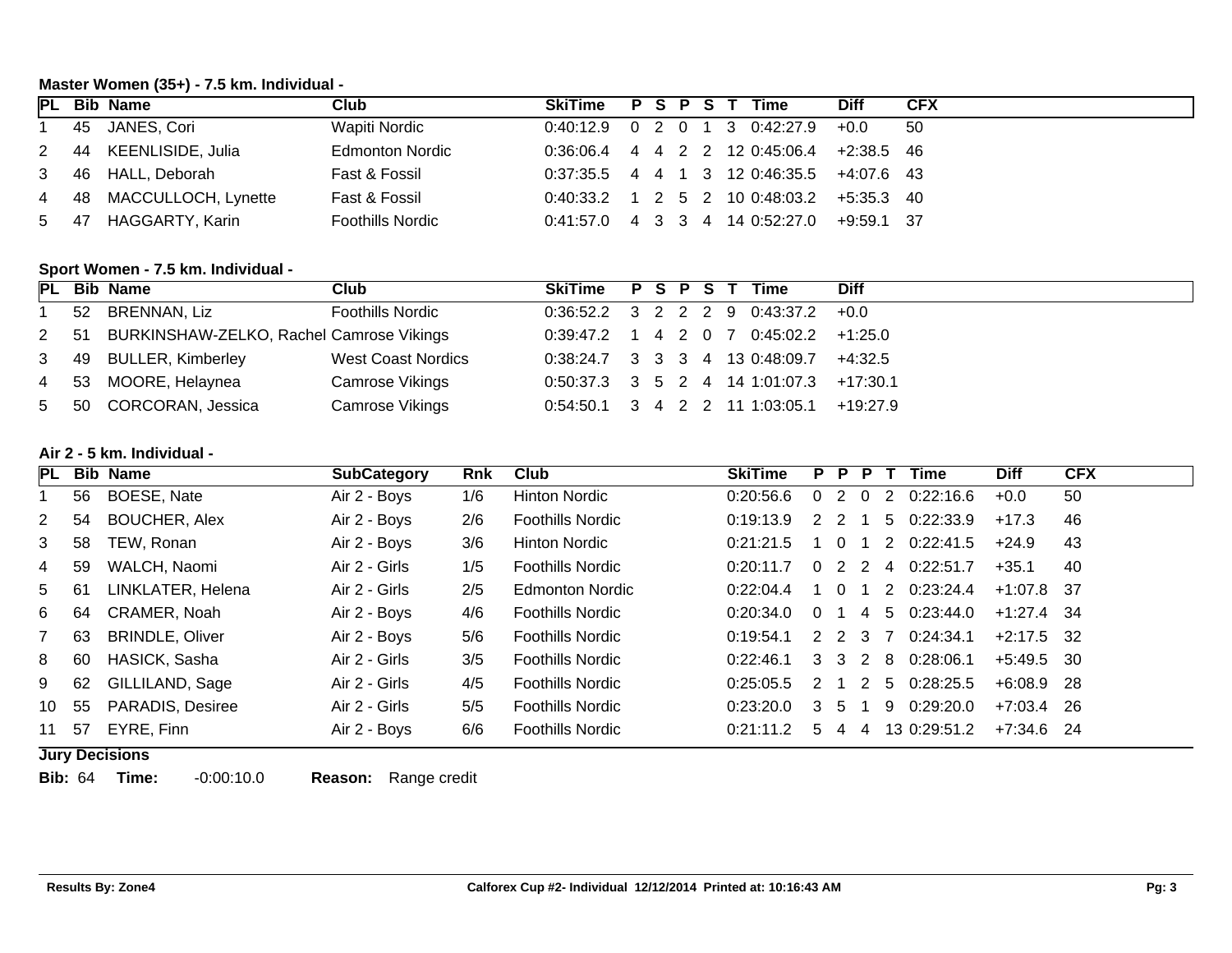| <b>PL</b> |              | <b>Bib Name</b>         | Club                           | <b>SkiTime</b> |             | P | $\overline{P}$ | PT                    |    | <b>Time</b>  | <b>Diff</b>  | <b>CFX</b> |
|-----------|--------------|-------------------------|--------------------------------|----------------|-------------|---|----------------|-----------------------|----|--------------|--------------|------------|
| 1         | 72           | WALCH, Ben              | <b>Foothills Nordic</b>        | 0:19:59.3      | $\mathbf 0$ | 2 | $\overline{0}$ | $\mathbf{0}$          | 2  | 0:21:19.3    | $+0.0$       | 50         |
| 2         | 66           | MCLEAN, Sean            | <b>Foothills Nordic</b>        | 0:20:49.9      | 0           |   | 2              | 0                     | 3  | 0:22:49.9    | $+1:30.6$    | 46         |
| 3         | 76           | HARROP, Sean            | <b>Calgary Biathlon Racers</b> | 0:20:52.9      | 2           | 0 | 0              | $\overline{2}$        | 4  | 0:23:32.9    | $+2:13.6$    | -43        |
| 4         | 75           | BERG, Finn              | <b>Calgary Biathlon Racers</b> | 0:20:38.6      | 2           |   | 3              | -1                    |    | 0:25:18.6    | $+3:59.3$    | 40         |
| 5         | 65           | BORGLUM, Haldan         | <b>Foothills Nordic</b>        | 0:21:22.1      | 3           |   |                | $\mathbf{2}^{\prime}$ | -6 | 0:25:22.1    | $+4:02.8$    | -37        |
| 6         | 82           | SKARSGARD, Erik         | <b>Foothills Nordic</b>        | 0:22:03.3      |             | 3 | 0              | 1                     | 5  | 0:25:23.3    | $+4:04.0$ 34 |            |
| 7         | 88           | KELLY, Kieran           | <b>Calgary Biathlon Racers</b> | 0:20:58.5      | 2           | 2 |                | $\overline{2}$        | 7  | 0:25:38.5    | +4:19.2      | -32        |
| 8         | 83           | STEPAN, Jakub           | <b>Camrose Vikings</b>         | 0:22:33.3      |             | 3 | $\Omega$       |                       | 5  | 0:25:53.3    | $+4:34.0$    | -30        |
| 9         | 69           | POON, Sam               | <b>Edmonton Nordic</b>         | 0:22:05.9      |             |   | 2              | 2                     | -6 | 0:26:05.9    | $+4:46.6$    | -28        |
| 10        | 68           | GILLILAND, Rory         | <b>Foothills Nordic</b>        | 0:20:58.6      |             |   |                | 2                     | -8 | 0:26:18.6    | $+4:59.3$    | -26        |
| 11        | 71           | CHAMPAGNE, Xavier       | <b>Calgary Biathlon Racers</b> | 0:22:19.9      | 2           |   |                | 2                     | 6  | 0:26:19.9    | $+5:00.6$    | -24        |
| 12        | 70           | DRAPER, Jake            | <b>Biathlon Yukon</b>          | 0:22:05.8      |             | 3 | 3              | 0                     | 7  | 0:26:45.8    | $+5:26.5$    | 22         |
| 13        | 86           | LINKLATER, Wynn         | <b>Edmonton Nordic</b>         | 0:21:51.2      | 2           | 2 |                | 3                     | 8  | 0:27:11.2    | $+5:51.9$    | -20        |
| 14        | 85           | PAZDAN, Christian       | <b>Foothills Nordic</b>        | 0:22:53.2      | 2           | 2 | 2              | $\overline{2}$        | 8  | 0:28:13.2    | $+6:53.9$    | 18         |
| 15        | 91           | TAYLOR, Jake            | <b>Edmonton Nordic</b>         | 0:21:35.3      | $\Omega$    | 2 | 4              | 4                     |    | 10 0:28:15.3 | $+6:56.0$ 16 |            |
| 16        | 77           | <b>SAUNDERS, Devin</b>  | <b>Foothills Nordic</b>        | 0:21:01.7      | 3           | 3 | 3              | $\mathbf{2}$          |    | 11 0:28:21.7 | $+7:02.4$ 15 |            |
| 17        | 92           | <b>CUMBERLAND, Ty</b>   | <b>Foothills Nordic</b>        | 0:24:22.8      | 2           | 2 |                |                       | 6  | 0:28:22.8    | $+7:03.5$    | -14        |
| 18        | 87           | HOLLAND, Lance          | <b>Canmore Nordic</b>          | 0:23:06.4      |             |   |                |                       | 8  | 0:28:26.4    | $+7:07.1$    | - 13       |
| 19        | 89           | <b>CUTHILL, Colton</b>  | <b>Foothills Nordic</b>        | 0:22:46.2      |             | 3 | 3              | 2                     | 9  | 0:28:46.2    | $+7:26.9$    | -12        |
| 20        | 81           | <b>GILLETT, Matthew</b> | <b>Canmore Nordic</b>          | 0:24:53.6      |             | 3 | 2              |                       |    | 0:29:33.6    | $+8:14.3$ 10 |            |
| 21        | 74           | <b>GERWING, Nicolas</b> | <b>Edmonton Nordic</b>         | 0:24:21.7      |             |   |                | 2                     | 8  | 0:29:41.7    | $+8:22.4$ 8  |            |
| 22        | 90           | KUNTZ, Nathan           | Biathlon Saskatchewan          | 0:25:04.0      | З           | 3 |                | 2                     | 9  | 0:31:04.0    | $+9:44.7$ 7  |            |
| 23        | 79           | LUCKERT, Travis         | <b>Edmonton Nordic</b>         | 0:24:20.9      | З           | 4 | З              | 5                     |    | 15 0:34:20.9 | $+13:01.6$ 6 |            |
| 24        | 67           | SMITH, Quinlan          | <b>Calgary Biathlon Racers</b> | 0:24:37.6      |             | 4 | 3              | 4                     |    | 15 0:34:37.6 | $+13:18.35$  |            |
| 25        | 73           | MATHESON, Tregan        | <b>West Coast Nordics</b>      | 0:29:42.0      |             |   | 5              | 5                     |    | 19 0:42:22.0 | $+21:02.7$ 4 |            |
|           | <b>DNS84</b> | BARGEN, Aron            | Biathlon Saskatchewan          | $***$          | 0           | 0 | $\overline{0}$ | $\mathbf 0$           |    | ***          | $***$        |            |

## **Dev 2 - Boys - 6.25 km. Individual -**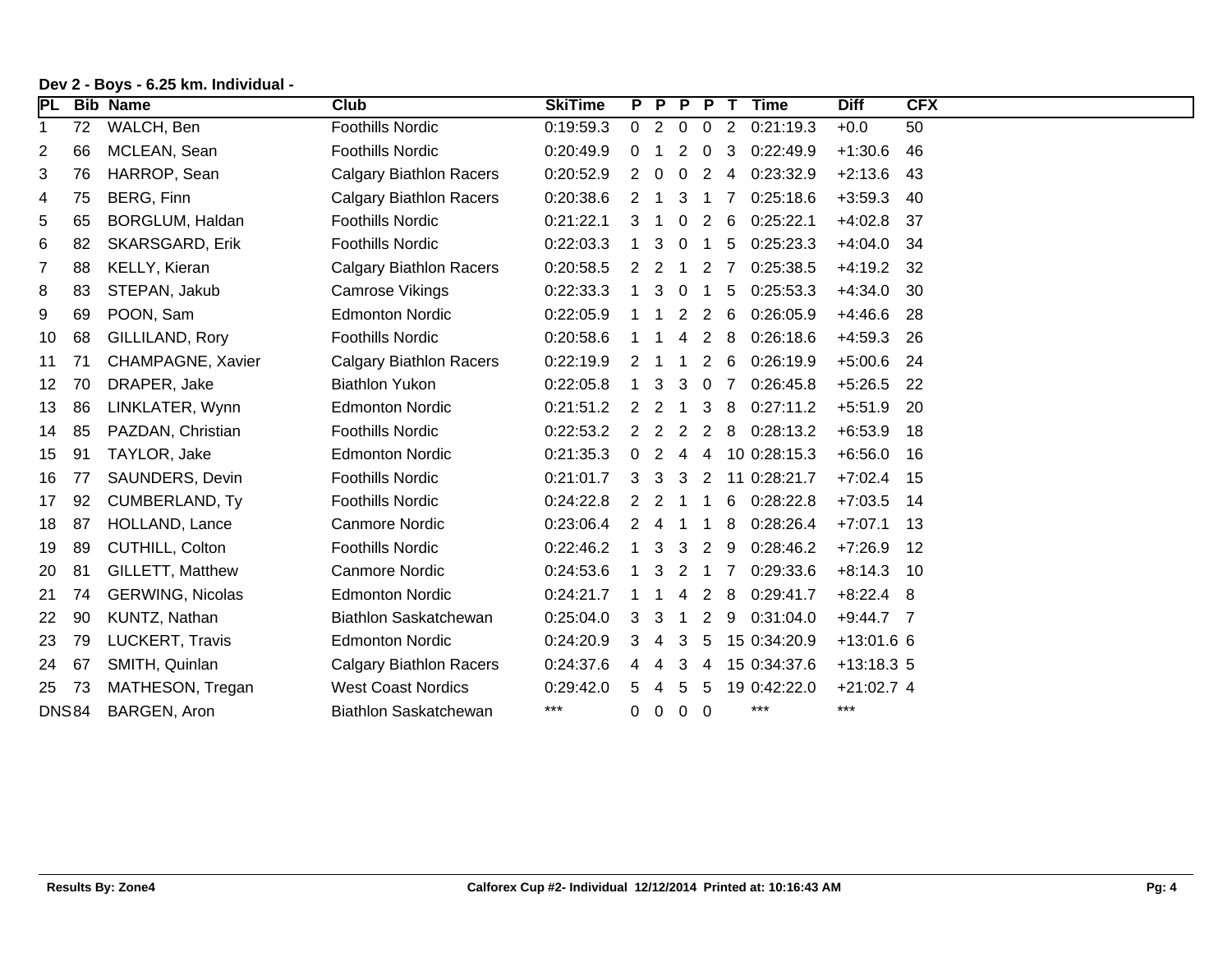## **Dev 2 - Girls - 6.25 km. Individual -**

| <b>IPL</b>     | Bib | <b>Name</b>             | Club                    | <b>SkiTime</b> |               | P P            | P. | P.             |              | Time                                                | <b>Diff</b>   | <b>CFX</b> |
|----------------|-----|-------------------------|-------------------------|----------------|---------------|----------------|----|----------------|--------------|-----------------------------------------------------|---------------|------------|
|                | 96  | <b>HOILETT, Claire</b>  | Canmore Nordic          | 0:22:06.4      |               | -2             |    | 4              | 9            | 0:28:06.4                                           | $+0.0$        | 50         |
|                | 101 | DALY, Brianna           | <b>Edmonton Nordic</b>  | 0:00:00.0      | 0             |                |    | $\Omega$       | 2            | 0:01:20.0                                           | $+0.0$        |            |
| 2              | 98  | KLOTZ, Annika           | <b>Foothills Nordic</b> | 0:23:04.3      | 2             |                |    |                |              | 4 8 0:28:24.3                                       | $+17.9$       | 46         |
| 3              |     | 106 MIREJOVSKY, Anne    | Camrose Vikings         | 0:25:18.7      |               |                |    | 2              | 5            | 0:28:38.7                                           | $+32.3$       | 43         |
| 4              | 93  | ORVIG, Megan            | Canmore Nordic          | 0:23:27.6      | 2             | $\overline{2}$ |    |                |              | 3 8 0:28:47.6                                       | $+41.2$       | 40         |
| 5              | 94  | <b>BENNETT, Erin</b>    | <b>Edmonton Nordic</b>  | 0:23:40.5      | 4             |                | 2  | $\overline{2}$ | -9           | 0:29:40.5                                           | $+1:34.1$     | - 37       |
| 6              |     | 104 SAUVE, Elyse        | <b>Foothills Nordic</b> | 0:24:23.1      | $\mathcal{P}$ |                |    |                |              | 3 2 8 0:29:43.1                                     | $+1:36.7$ 34  |            |
| $\overline{7}$ |     | 102 SELTSAM, Millie     | <b>Foothills Nordic</b> | 0:24:20.7      | 3             |                |    |                | 2 2 2 9      | 0:30:20.7                                           | $+2:14.3$ 32  |            |
| 8              |     | 105 MINARIK, Anna       | Edmonton Nordic         | 0:25:03.8      |               |                |    |                |              | $0 \quad 2 \quad 4 \quad 3 \quad 9 \quad 0:31:03.8$ | $+2:57.4$ 30  |            |
| 9              | 99  | PACZKOWSKI, Emma        | Canmore Nordic          | 0:23:57.3      | $\mathcal{P}$ | -3             | -4 | 2              |              | 11 0:31:17.3                                        | $+3:10.9$ 28  |            |
| 10             | 95  | DEUCHAR, Ashley         | <b>Foothills Nordic</b> | 0:23:33.8      | 4             | 4              | 3  | 3              |              | 14 0:32:53.8                                        | $+4:47.4$ 26  |            |
| 11             | -97 | PARK, Talia             | Biathlon Saskatchewan   | 0:33:17.6      |               | 3              | 2  |                | <sup>7</sup> | 0:37:57.6                                           | $+9:51.2$ 24  |            |
| 12             |     | 100 BAUER, Odessa       | Edmonton Nordic         | 0:34:40.8      | 3             | 3              |    |                |              | 8 0:40:00.8                                         | $+11:54.4$ 22 |            |
|                |     | DNF103 LINKLATER, Fiona | <b>Edmonton Nordic</b>  | $***$          |               | 3 2            |    | $\overline{0}$ | 6            | ***                                                 | $***$         |            |

#### **Senior Girls - 7.5 km. Mass Start -**

| <b>PL</b>      |                       | <b>Bib Name</b>            | <b>SubCategory</b>  | <b>Rnk</b> | Club                     | <b>SkiTime</b> |  |       |                |                | <b>PSPST</b>   | Time                 | <b>Diff</b>  | <b>CFX</b> |
|----------------|-----------------------|----------------------------|---------------------|------------|--------------------------|----------------|--|-------|----------------|----------------|----------------|----------------------|--------------|------------|
|                |                       | 111 KURTA, Anni            | <b>Senior Girls</b> | 1/8        | Cariboo Ski Touring Club | 0:34:17.8      |  | 2     | - 0            | $\overline{0}$ | -3             | 0:36:32.8            | $+0.0$       | 50         |
| 2              |                       | 110 SON, I-Seul            | Senior Girls Air    | 1/2        | Gangwon Korea            | 0:34:31.5      |  |       | $\overline{2}$ | $\overline{0}$ | $\overline{4}$ | 0:37:31.5            | $+58.7$      | 46         |
| 3              |                       | 116 HEO, Jin-Ju            | Senior Girls Air    | 2/2        | Gangwon Korea            | 0:33:05.2      |  |       |                |                | 2 0 2 2 6      | 0:37:35.2            | +1:02.4      | -43        |
| 4              |                       | 113 PETERS, Maria          | Senior Girls        | 2/8        | Biathlon Yukon           | 0:33:30.2      |  | 3 1   |                | 2 7            |                | 0:38:45.2            | $+2:12.4$ 40 |            |
| 5              |                       | 117 BENNETT, Tia           | Senior Girls        | 3/8        | Edmonton Nordic          | 0:32:07.9      |  |       |                |                |                | 5 3 2 11 0:40:10.9   | $+3:38.1$ 37 |            |
| 6              |                       | 112 SELLERS, Anna          | Senior Girls        | 4/8        | Canmore Nordic           | 0:31:42.2      |  |       |                | 4 3 4          |                | 12 0:40:42.2         | $+4:09.4$ 34 |            |
| $\overline{7}$ |                       | 114 TILLEY, Tatiana        | Senior Girls        | 5/8        | <b>Foothills Nordic</b>  | 0:33:39.8      |  |       |                |                |                | 2 4 2 2 10 0:40:45.8 | $+4:13.0$ 32 |            |
| 8              |                       | 107 VOGEL-NAKAMURA, Sophie | Senior Girls        | 6/8        | West Coast Nordics       | 0:34:42.3      |  |       |                |                |                | 3 2 2 3 10 0:42:12.3 | $+5:39.5$ 30 |            |
| 9              |                       | 108 WICHERS, Kerstin       | Senior Girls        | 7/8        | Camrose Vikings          | 0:40:18.4      |  | 2 1 1 |                | $\overline{0}$ |                | 4 0:43:18.4          | $+6:45.6$ 28 |            |
| 10             |                       | 109 CAMPBELL, Callie       | <b>Senior Girls</b> | 8/8        | <b>Biathlon PEI</b>      | 0:35:16.0      |  |       |                |                |                | 2 3 3 3 11 0:43:31.0 | $+6:58.2$ 26 |            |
|                | <b>Jury Decisions</b> |                            |                     |            |                          |                |  |       |                |                |                |                      |              |            |

|  | <b>Bib: 114 Time:</b> | $-0.00:24.0$ | <b>Reason:</b> Range credit |
|--|-----------------------|--------------|-----------------------------|
|  | <b>Bib: 117 Time:</b> | $-0.00:12.0$ | <b>Reason:</b> Range credit |